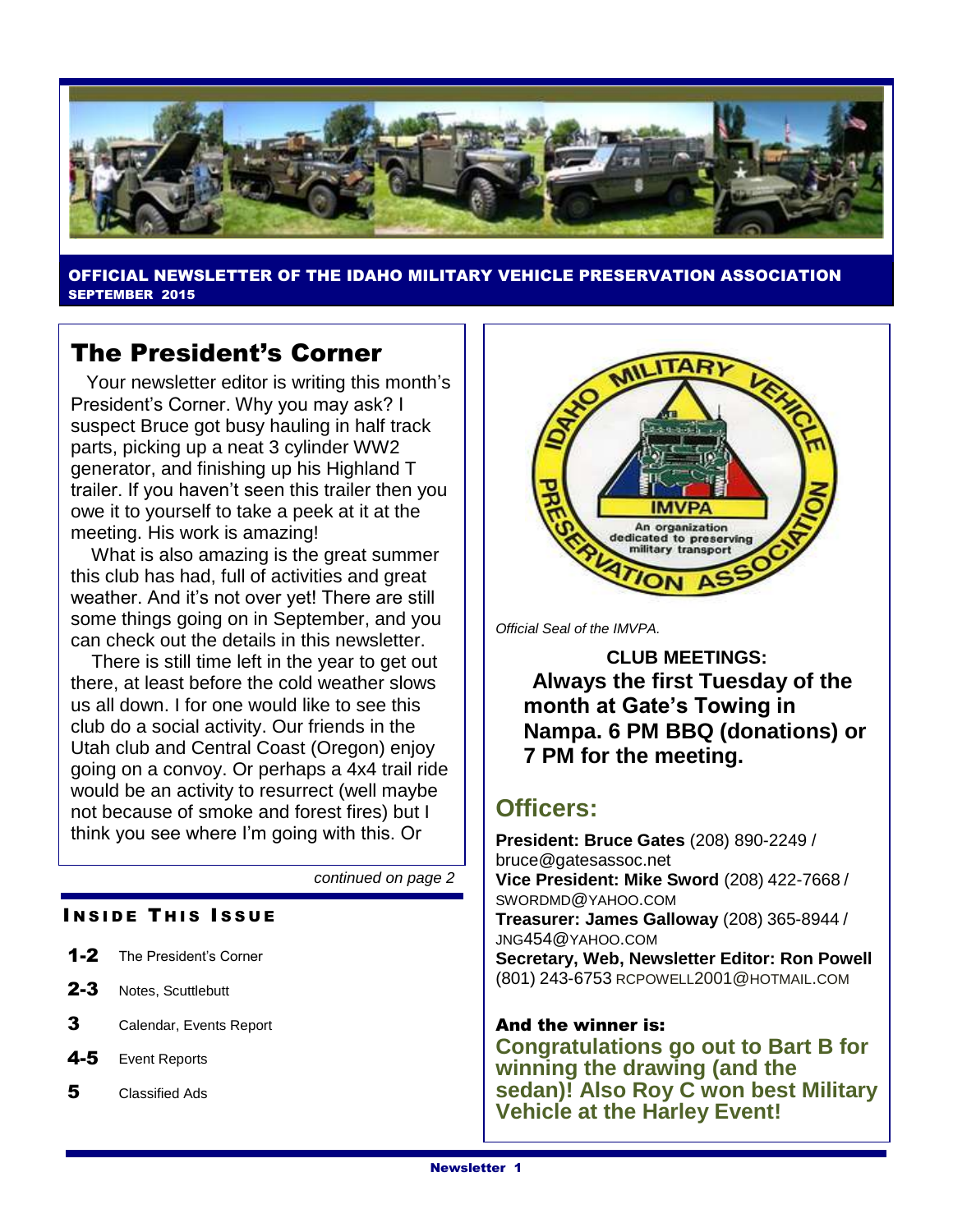#### *continued from page 1*

maybe even something less dramatic is in order, such as meeting at IHOP for breakfast and filling up their parking lot with military vehicles. What about having a big maintenance day at someone's place, where we meet to help members fix, change the oil, or just tune up their ride? What are your ideas? Would anyone care to provide leadership on something before the cold sets in?

 We all have lives, families, work, and chores to do. But we've also put a lot of love, maintenance, time and money into our MVs. Why not enjoy them? Perhaps it's time to have a brainstorming session. Bring up your ideas at the meeting. Or put something together off line. Activities don't need to be formal or have the permission of your officers. Send an email to Alex Gordon and ask him to email your message out to all members. If it isn't obvious, I for one really enjoy this club and would like to see more.

#### -Ron P. ❖

## **Club Minutes**

The August meeting was well represented. There were 20 members present. Bruce gave the status of club funds, profit from the show and account balance.

 Upcoming events were discussed and members were encouraged to attend. We went over the entire calendar for September, October and even touched on November.

 The President discussed linking our website to that of Hillcrest as a means of increasing our visibility. Does anyone else have any ideas?

 We discussed the pros and cons about purchasing flags or banners. No decisions were made. Mr. Wadley reported that we sold 16 club shirts at the show and no more XL are available. Mr. Carrol asserted the shirt should have the MB/GPW on it as it was the most popular.

 Motorfest was discussed. It was a popular show with 19 club vehicles there. No-one knows at this time if the show will be closed for good.

Master Sergeant Irish of the US Air Force

asked us to attend their military ball. Due outs for the Veteran's Day Parade:

-Our application has been submitted and accepted for the 2015 Veteran's Day Parade which is Saturday November 7<sup>th</sup>. A vehicle has not been picked for the grand marshal. But does anyone want to volunteer their ride for consideration? I suggest you do it ASAP! So far the following individuals have expressed the desire to attend: Bruce G, Don W, Roy C. Dick M, Ron P. If you think you will be there, please give Ron Powell the following information: 1-vehicles by type that will attend, 2-number of people that will attend. We are responsible to track attendees by name and vehicle. If you plan to attend the parade simply let Ron P know by email. Thanks!

 Finally the drawing for the Sedan (sponsored by the Idaho Motor Pool) was held and of over 5000 tickets sold, the lucky man was Bart Bryson. Congratulations! ❖

## **Scuttlebutt:**

**-** this is a neat link to before and after pictures of the civil war.

[http://www.theguardian.com/artanddesign/ng](http://www.theguardian.com/artanddesign/ng-interactive/2015/jun/22/american-civil-war-photography-interactive)[interactive/2015/jun/22/american-civil-war](http://www.theguardian.com/artanddesign/ng-interactive/2015/jun/22/american-civil-war-photography-interactive)[photography-interactive](http://www.theguardian.com/artanddesign/ng-interactive/2015/jun/22/american-civil-war-photography-interactive)

-Tire purchase: bids have gone out in order to get us the best price. More details expected at the meeting. Yeah we've been saying this for a while, and some of us are getting impatient. But if we want the best price, we should wait just a bit longer!

-The newsletter editor has been asking for fresh content, and a few of you have come forward for a member spotlight. Summer is a busy time with events but be patient please and we'll get your information published!

- Air Force Ball Details: Msgt Irish from the US Air Force contacted us and asked for four vehicles to stage at the entrance to their Air Force Ball. Those who bring a MV are invited to attend the ball which includes dinner and dancing. See the events list for contact info. Let her know ASAP if you can go. It's a semi formal affair, coat and tie sort of thing. Cost is free to the vehicle member, but they may ask for a spouse to pay. If you have never attended a military ball, I suggest you do it. It can be a lot of fun!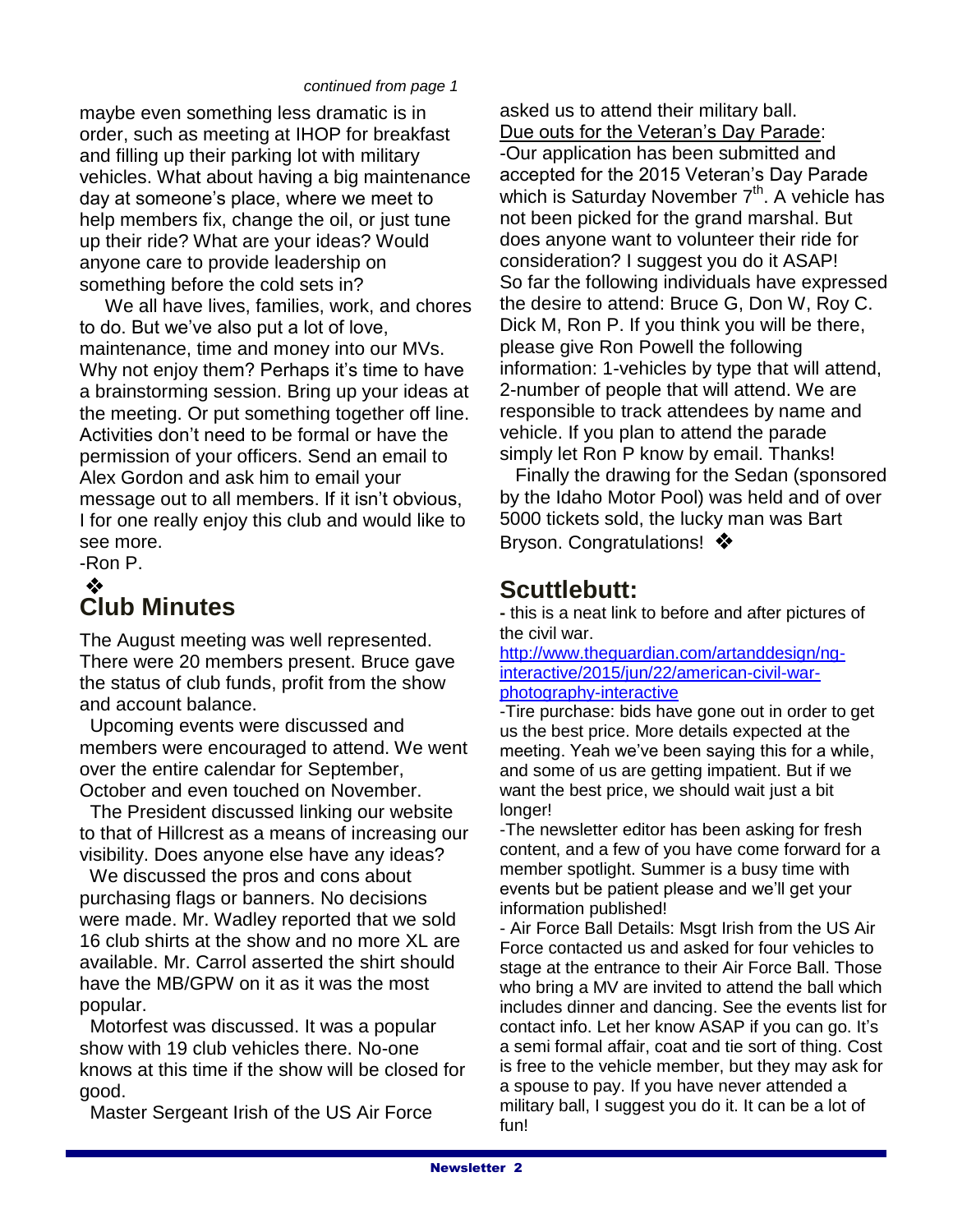#### CALENDAR OF EVENTS IDAHO AIR GUARD FAMILY DAY SEPTEMBER 13<sup>TH</sup> 10:30AM-3PM AT GOWEN FIELD IN BLDG 1530 (A C130 HANGAR)

**THIS IS A FAMILY EVENT. EVERYTHING WILL BE PARKED OUT ON THE FLIGHT LINE. IT'S A TOY EVENT, LIKE A CAR SHOW BUT ANYTHING GOES FROM RC CARS TO HOBBY ITEMS. WEAPONS WITH VEHICLES ARE OKAY BUT ONLY IF YOU LET THE SECURITY FORCES KNOW AHEAD OF TIME! TO DO THAT CONTACT RON POWELL OR FOLLOW THE EMAIL INSTRUCTIONS THAT WENT OUT. MILITARY VEHICLES SHOULD ARRIVE ABOUT 0900 TO SET UP. NO PRE-REGISTRATION OR FEE IS REQUIRED.**

#### AIR FORCE BALL, SEPTEMBER 18TH 5:30-10:30PM BOISE RIVERSIDE HOTEL, 2900 CHINDEN BLVD.

**ASKING FOR FOUR MILITARY VEHICLES AT THE ENTRANCE FROM 5:30-7:00PM. THE INTENT IS FOR MILITARY MEMBERS TO SEE THE VEHICLES AS THEY ARRIVE AT THE BALL. CLUB MEMBERS WHO COME ARE INVITED TO STAY FOR DINNER, DANCING. THE BALL IS FROM 6- 9 PM. POC IS** CHYVONE. [IRISH](mailto:irish@us.af.mil)@US.AF.MIL

#### AIR SHOW, WENDOVER AIR BASE UTAH SEPTEMBÉR 26TH.

**AS OF THIS DATE, 8 MEMBERS OF THE UTAH CLUB WILL ATTEND. THE POC IS JIM PETERSON 801-541-8723. THIS EVENT SOMETIMES REIMBURSES FOR GAS. IT'S A LONG WAY TO TRAVEL I KNOW!**

## **CLUB EVENT REPORT: The Victory Belles! By Bruce Gates**

#### GORE'S MV SHOW AND SWAP MEET, DILLON MONTANA, SEPTEMBER 3-7<sup>TH</sup>.

**THIS WAS SUBMITTED BY RICK GILES. HE SAID IT SHOULD BE A GREAT EVENT. FOR MORE INFO GO TO** 

**HTTP://GORESMILITARYMUSEUM.WEBS.COM/**

#### THE 6<sup>TH</sup> ANNUAL CHROME AT THE HOME, SEPTEMBER 26<sup>TH</sup> AT THE IDAHO VETERAN'S HOME (321 COLLINS STREET, BOISE) 10AM-1PM.

**THIS WOULD BE A STATIC DISPLAY EVENT FOR US. A MOTORCYCLE SHOW AND SHINE IS AT 0900. MILITARY VEHICLE STAGING IS AT 10AM, WITH A SPEECH AND SHORT CEREMONY AT 1100. A FREE BBQ FOLLOWS AT 1145. THE PURPOSE OF THE EVENT IS TO "ENHANCE THE VETERAN'S QUALITY OF LIFE". THE VETS LOVE TO SEE THE VEHICLES THERE. CONTACT HIM IF YOU WANT TO ATTEND BECAUSE SPACE MAY BE LIMITED. IT'S FREE BUT THEY NEED TO KNOW WHO'S COMING. THERE IS MORE INFO AT BVPOWMIA.ORG. POC FOR THIS EVENT IS RON POWELL**

#### CAMP DELTA FALL MEET AT TOWER PARK SEPTEMBER 21-27TH

#### **DETAILS AT MVPA.ORG**

#### EVENT: BOISE VETERAN'S DAY PARADE 0930 AM, NOVEMBER 7TH

**THE 2015 VETERANS DAY PARADE WILL TAKE PLACE IN DOWNTOWN BOISE ON SATURDAY MORNING. THIS YEAR THE PARADE THEME WILL FOCUS ON THE VIETNAM WAR, BUT ATTENDING THE PARADE IS A GREAT WAY TO SHOW YOUR SUPPORT FOR ALL UNITED STATES ARMED FORCES VETERANS. WWW.BOISEVETERANSDAYPARADE.ORG** ❖

On August 15th the Warhawk Air Museum had a celebration in honor of the  $70<sup>th</sup>$  anniversary of the end of WWII. There were flyovers by WWII airplanes and discussions of the planes on the ground. Cloverdale funeral home sponsored the Victory Belles and brought them in from New Orleans, LA. The Victory Belles put on a USO type show for an hour and a half. They are from the National Military Museum (part of the Smithsonian) in New Orleans. This is the third time they've been to Boise and they put on a great show every time.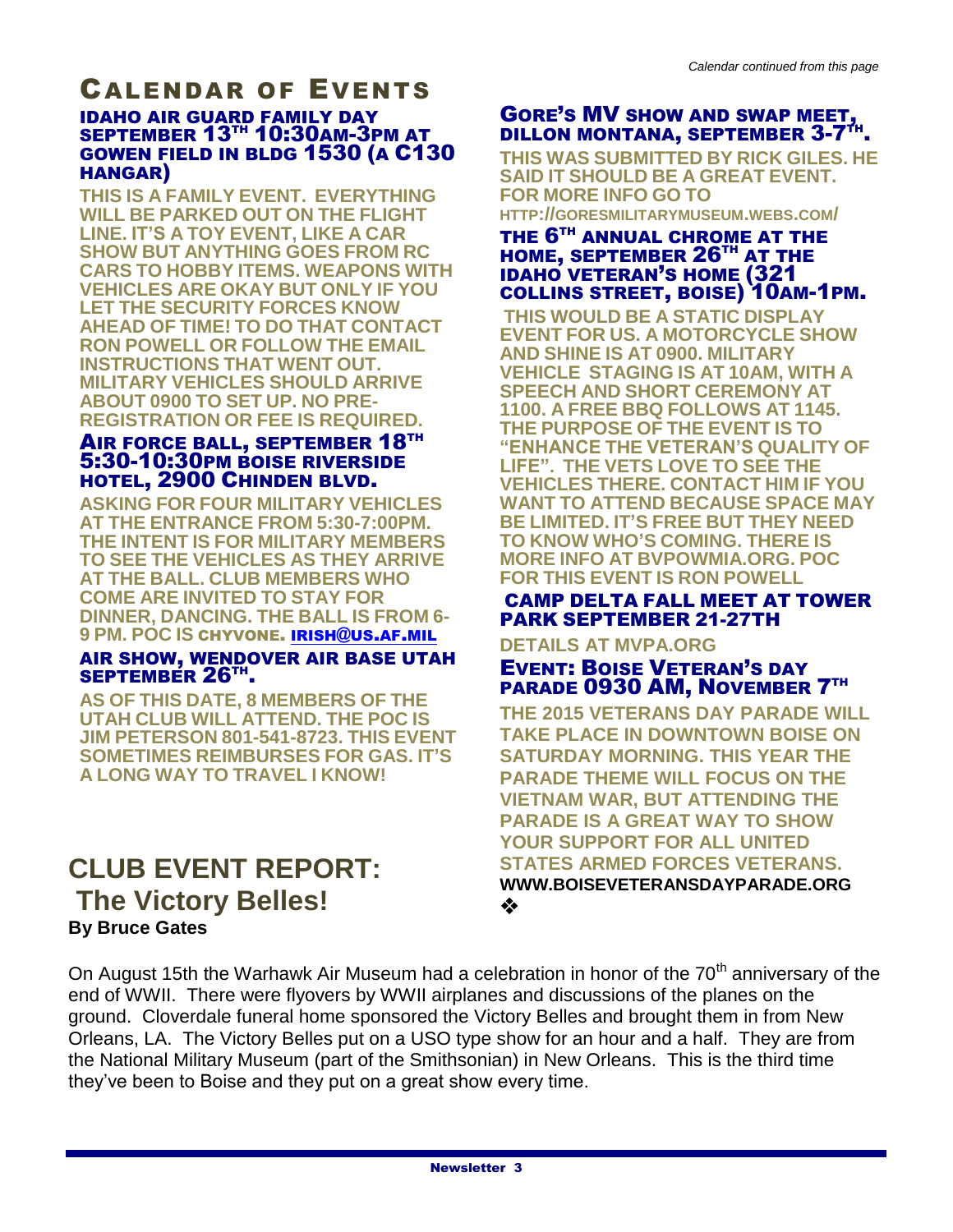Dick and Sylvia Marker brought their WWII Jeep and trailer to show. Mike Breshears had his WC ½ ton there, adorned with the Victory Belles and Bruce Gates had his Dodge M37 there also. The vehicles were much appreciated by the crowd and much admired.



*continued from page 3* Photos above: The gorgeous and talented Victory Belles pose with some of our club vehicles. (editors note: If you look close enough you can see vehicles in the pictures.

# **CLUB EVENT REPORT The Harley Davidson Military Appreciation Day by Ron Powell**

 The Harley Show was well represented by the IMVPA. The employees and management expressed their sincere appreciation for our support and attendance. They held a drawing for people's choice of best vehicle, and Roy Cagnacci won with his M151. I noticed there were quite a few Vietnam era vets there that really enjoyed his ride. The rest of us helped ourselves to free hotdogs and ice cream, and hung out under Roy's shade canopy. Every hour or so, somebody would say how they missed the Carrol Brothers, and wondered where they were! Anyway this was a great show and should be high on the list for next year.

Top row: Roy Cagnacci show's off his award to the rest of us! His M151 with trailer won "People's Choice" Middle row left to right: Al Mizner's M38; Barry McCahill's M37; Nate Bottrell's M35A3. Bottom left to right: Ron Powell's 1944 GPW, Steve Branch's CJ-V35U, and Wayne Butterfield's M37.